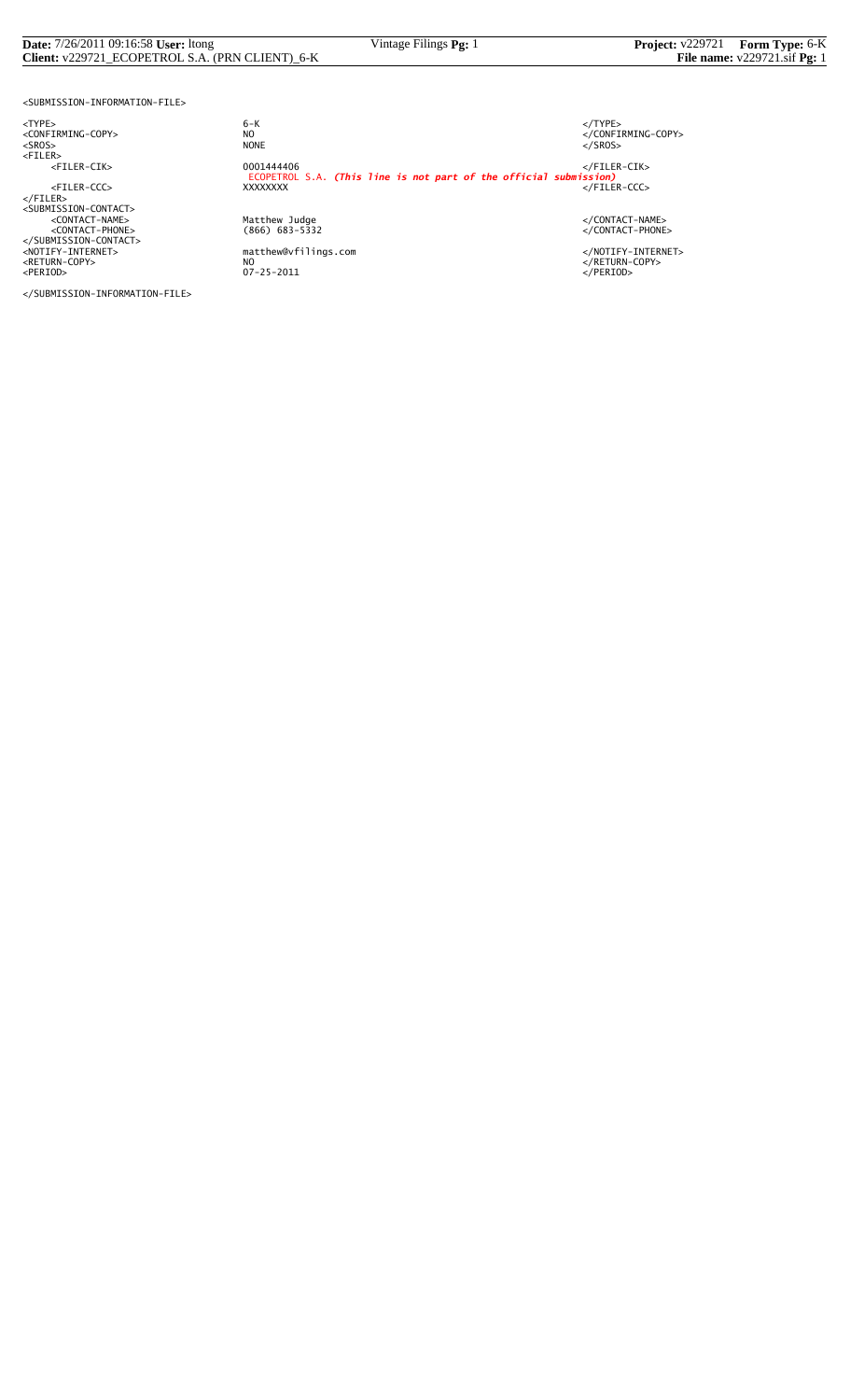#### **SECURITIES AND EXCHANGE COMMISSION Washington, D.C. 20549**

 $\overline{a}$ 

 $\overline{a}$ 

 $\overline{a}$ 

 $\overline{a}$ 

#### **FORM 6-K REPORT OF FOREIGN PRIVATE ISSUER PURSUANT TO RULE 13a-16 OR 15d-16 OF THE SECURITIES EXCHANGE ACT OF 1934**

July 2011

Commission File Number: 333-153452

**ECOPETROL S.A.**

*(Exact name of registrant as specified in its Charter)*  $\overline{a}$ 

> Carrera 7 No. 37 – 69 BOGOTA – COLOMBIA

*(Address of registrant's principal executive offices)*

Indicate by check mark whether the registrant files or will file annual reports under cover Form 20-F or Form 40-F.

Form 20-F  $\boxtimes$  Form 40-F  $\Box$ 

Indicate by check mark if the registrant is submitting the Form 6-K in paper as permitted by Regulation S-T Rule 101(b)(1):

 $Yes$   $\Box$  No  $\boxtimes$ 

Indicate by check mark if the registrant is submitting the Form 6-K in paper as permitted by Regulation S-T Rule 101(b)(7):

 $Yes$   $\Box$  No  $\boxtimes$ 

Indicate by check mark whether by furnishing the information contained in this Form, the registrant is also thereby furnishing the information to the Commission pursuant to Rule 12g3-2(b) under the Securities Exchange Act of 1934.

Yes □ No ⊠

If "Yes" is marked, indicate below the file number assigned to the registrant in connection with Rule  $12g3-2(b)$ : 82- $N/A$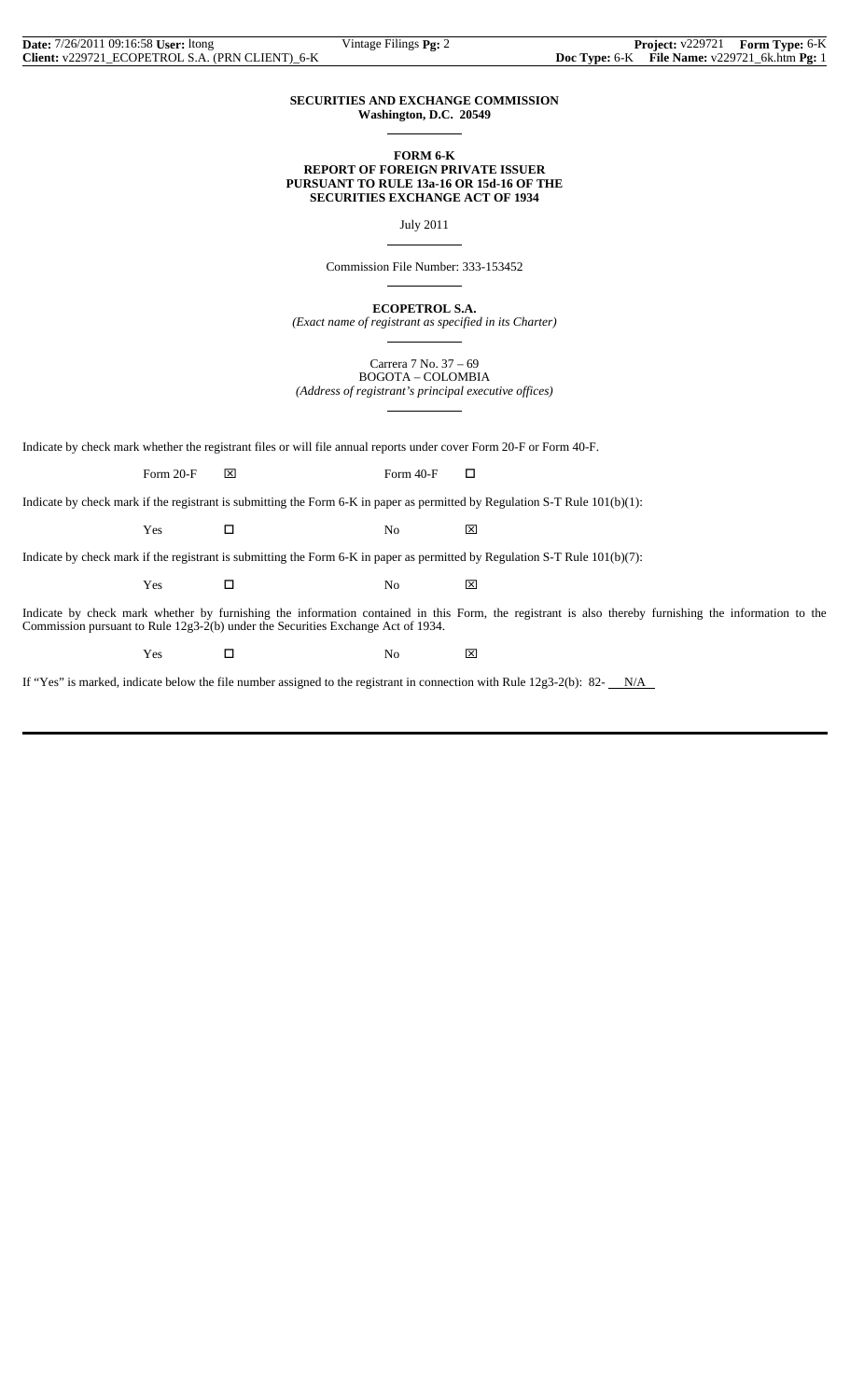### **Relevant Fact**

On July 22, 2011, Ecopetrol S.A. announced that its Board of Directors approved a plan to offer for sale in Colombia up to 675,675,676 new ordinary shares of the company, representing approximately 1.67% of its existing share capital.

The offering will be directed exclusively to investors in Colombia pursuant to Law 1118 of 2006. According to regulatory requirements in Colombia, the offering will be open from July 27, 2011 to August 17, 2011. The ordinary shares being offered have not been, and will not be, registered under the Securities Act, and no offer of shares may be made in the U.S. or to U.S. persons.

*This announcement does not constitute, or form part of an offer or solicitation of an offer to purchase or subscribe for securities in the United States or any other jurisdiction. The securities referred to herein have not been and will not be registered under the United States Securities Act of 1933, as amended, and may not be offered or sold in the United States or to or for the benefit of U.S. persons, except pursuant to an available exemption from registration. No public offering of securities is being made in the United States.*

#### **Bogotá D.C., July 26, 2011**

*Ecopetrol is Colombia's largest integrated oil & gas company, where it accounts for 60% of total production. It is one of the top 40 oil companies in the world and the fourth largest oil company in Latin America. The Company is also involved in exploration and production activities in Brazil, Peru and the United States Gulf Coast, and owns the main refineries in Colombia, most of the network of oil and multiple purpose pipelines in the country, petrochemical plants, and it is entering into the biofuels business.*

*This release contains forward-looking statements relating to the prospects of the business, estimates for operating and financial results, and those related to growth prospects of Ecopetrol. These are merely projections and, as such, are based exclusively on the expectations of management concerning the future of the business and its continued access to capital to fund the Company's business plan. Such forward-looking statements depend, substantially, on changes in market conditions, government regulations, competitive pressures, the performance of the Colombian economy and the industry, among other factors; therefore, they are subject to change without prior notice.*

#### **For more information please contact:**

------------------------------------------

**Director of Investor Relations** Alejandro Giraldo Phone: +571-234-5190 Fax: +571-234-5628 e-mail: investors@ecopetrol.com.co

**Media Relations (Colombia)** Jorge Mauricio Tellez Phone: + 571-234-4329 Fax: +571-234-4480 e-mail: mauricio.tellez@ecopetrol.com.co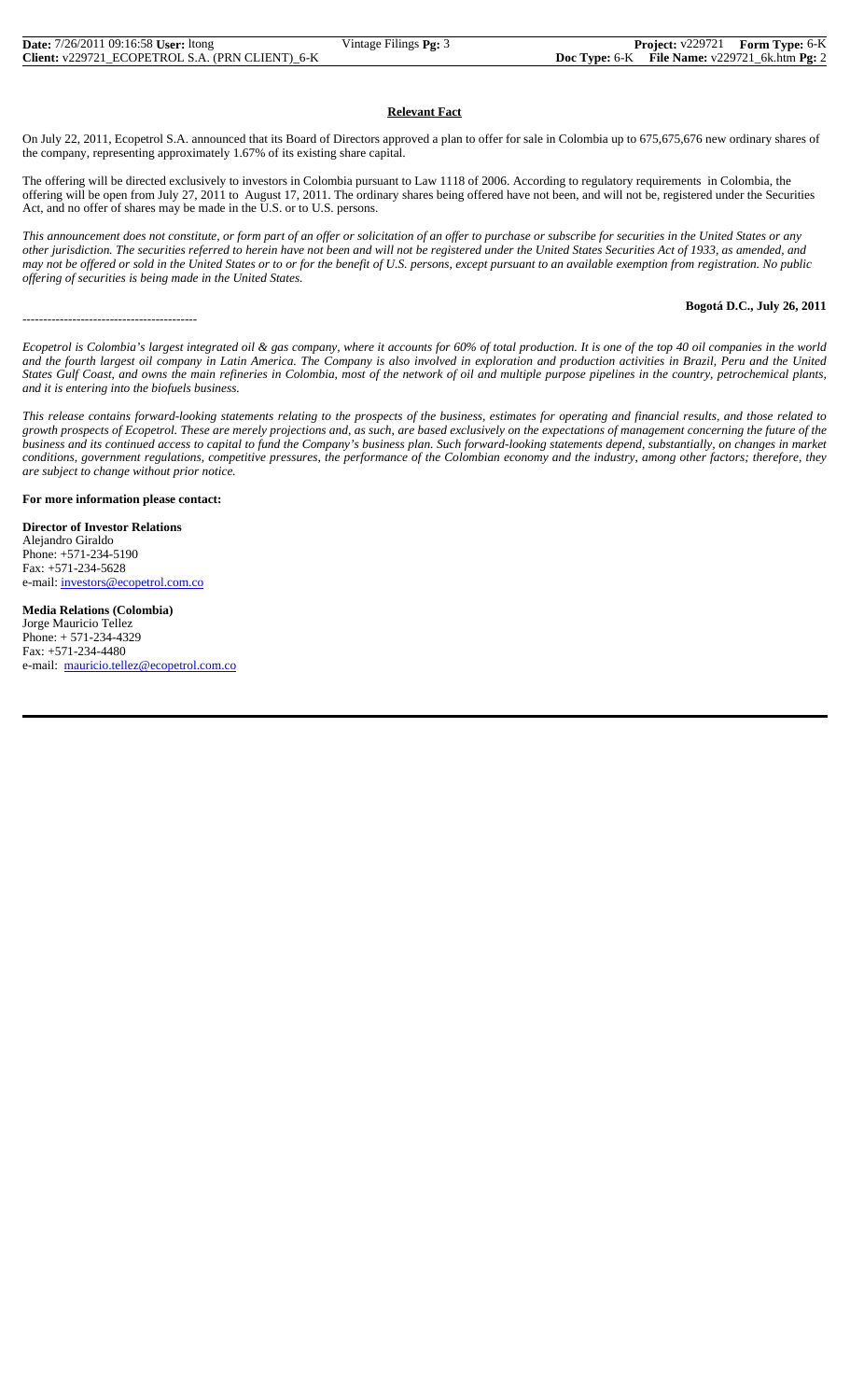| <b>Date:</b> $7/26/2011$ 09:16:58 User: Itong          | Vintage Filings <b>Pg:</b> 4 |                                               | <b>Project:</b> v229721 Form Type: 6-K |
|--------------------------------------------------------|------------------------------|-----------------------------------------------|----------------------------------------|
| <b>Client:</b> v229721 ECOPETROL S.A. (PRN CLIENT) 6-K |                              | Doc Type: 6-K File Name: v229721_6k.htm Pg: 3 |                                        |

## **SIGNATURE**

Pursuant to the requirements of the Securities Exchange Act of 1934, the Registrant has duly caused this report to be signed on its behalf by the undersigned, thereto duly authorized.

Date: July 25, 2011

Ecopetrol S.A.

By: /s/ Adriana M. Echeverri

 Name: Adriana M. Echeverri Title: Chief Financial Officer